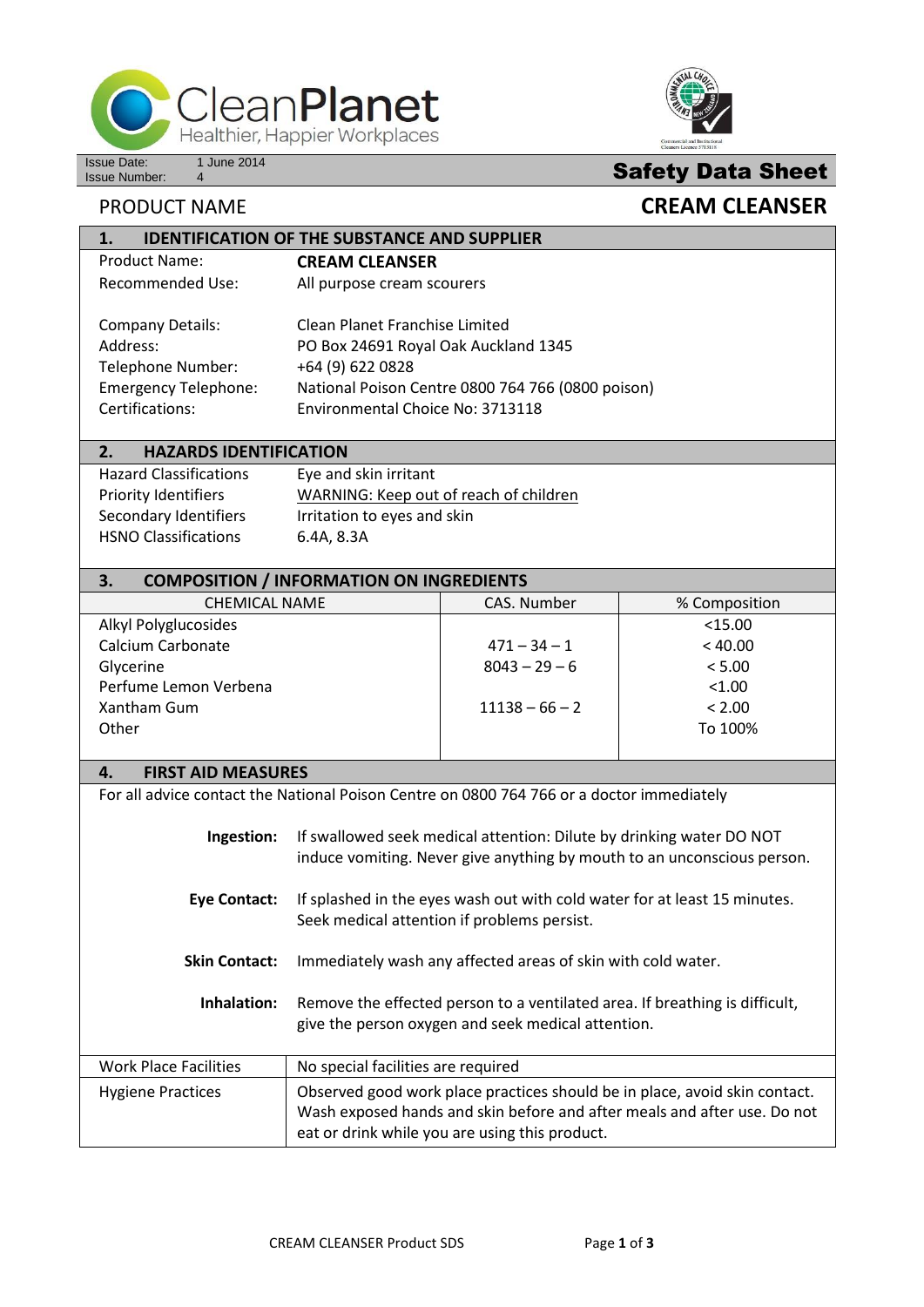| <b>FIRE FIGHTING MEASURES</b><br>5.      |                                                                                                                                                                                                                                                                                                                                                                                                                                   |  |
|------------------------------------------|-----------------------------------------------------------------------------------------------------------------------------------------------------------------------------------------------------------------------------------------------------------------------------------------------------------------------------------------------------------------------------------------------------------------------------------|--|
| <b>Types of Hazard</b>                   | Non flammable, combustible or explosive                                                                                                                                                                                                                                                                                                                                                                                           |  |
| <b>Fire Hazard Properties</b>            | CREAM CLEANSER is not classified as flammable and will not support                                                                                                                                                                                                                                                                                                                                                                |  |
|                                          | combustion. Hazardous fumes when heated to decomposition                                                                                                                                                                                                                                                                                                                                                                          |  |
| <b>Extinguish Media</b>                  | Water spray or fog. Carbon dioxide and dry chemical powder. Do not allow                                                                                                                                                                                                                                                                                                                                                          |  |
|                                          | water to enter the drains.                                                                                                                                                                                                                                                                                                                                                                                                        |  |
| <b>Protective Clothing</b>               | When fighting a major fire wear full protective clothing including a                                                                                                                                                                                                                                                                                                                                                              |  |
|                                          | breathing apparatus                                                                                                                                                                                                                                                                                                                                                                                                               |  |
|                                          |                                                                                                                                                                                                                                                                                                                                                                                                                                   |  |
| 6.<br><b>ACCIDENTAL RELEASE MEASURES</b> |                                                                                                                                                                                                                                                                                                                                                                                                                                   |  |
|                                          |                                                                                                                                                                                                                                                                                                                                                                                                                                   |  |
| <b>Emergency Procedures:</b>             | Wear suitable protective clothing. Restrict access to contaminated area.<br>Contain the spill and prevent further dispersion. Retrieve intact containers<br>from the site. Place damaged containers into containment devices. Absorb<br>spill with inert material and place in waste containers. Wash the area with<br>water and place the washing in the waste treatment container. Dispose of<br>waste in an approved facility. |  |
| <b>HANDLING AND STORAGE</b><br>7.        |                                                                                                                                                                                                                                                                                                                                                                                                                                   |  |
| Handling:                                | Wash thoroughly after handling this product. Avoid contact with eyes, skin<br>and clothing. Always keep the containers tightly closed.<br>Wash hands before smoking, eating or using the toilet. Wash any<br>contaminated clothing before re-use or storage.<br>Do not dispose of any material into the waterways or sewers.                                                                                                      |  |
| Storage:                                 | Store in a cool dry well ventilated area away from any incompatible<br>substances.<br>Keep containers closed at all times.<br>KEEP OUT OF REACH OF CHILDREN                                                                                                                                                                                                                                                                       |  |
| 8.                                       | <b>EXPOSURE CONTROL / PERSONAL PROTECTION</b>                                                                                                                                                                                                                                                                                                                                                                                     |  |
| Application in the work<br>place         | Prevent exposure by implementing engineering controls, wear personal<br>protective equipment and use work practices that prevent eye and skin<br>contact                                                                                                                                                                                                                                                                          |  |
| Outside the work place                   | Not required for this product                                                                                                                                                                                                                                                                                                                                                                                                     |  |
| <b>Engineering Controls</b>              | Not required for this product                                                                                                                                                                                                                                                                                                                                                                                                     |  |
| <b>Personal Protection</b>               | Not required for this product                                                                                                                                                                                                                                                                                                                                                                                                     |  |
| 9.                                       | PHYSICAL AND CHEMICAL PROPERTIES                                                                                                                                                                                                                                                                                                                                                                                                  |  |
| Appearance:                              | Cream Coloured                                                                                                                                                                                                                                                                                                                                                                                                                    |  |
| Physical State:                          | Dense Liquid                                                                                                                                                                                                                                                                                                                                                                                                                      |  |
| Odour:                                   | Lemon Verbena                                                                                                                                                                                                                                                                                                                                                                                                                     |  |
| <b>Specific Gravity:</b>                 | $~^{\sim}$ 1.3 – 1.6                                                                                                                                                                                                                                                                                                                                                                                                              |  |
| <b>Boiling Point:</b>                    | >100 degrees C                                                                                                                                                                                                                                                                                                                                                                                                                    |  |
| Vapour Pressure:                         | Not applicable                                                                                                                                                                                                                                                                                                                                                                                                                    |  |
| Solubility in water:                     | Miscible with water                                                                                                                                                                                                                                                                                                                                                                                                               |  |
| Product Ph:                              | $10.5 + / -0.5$                                                                                                                                                                                                                                                                                                                                                                                                                   |  |